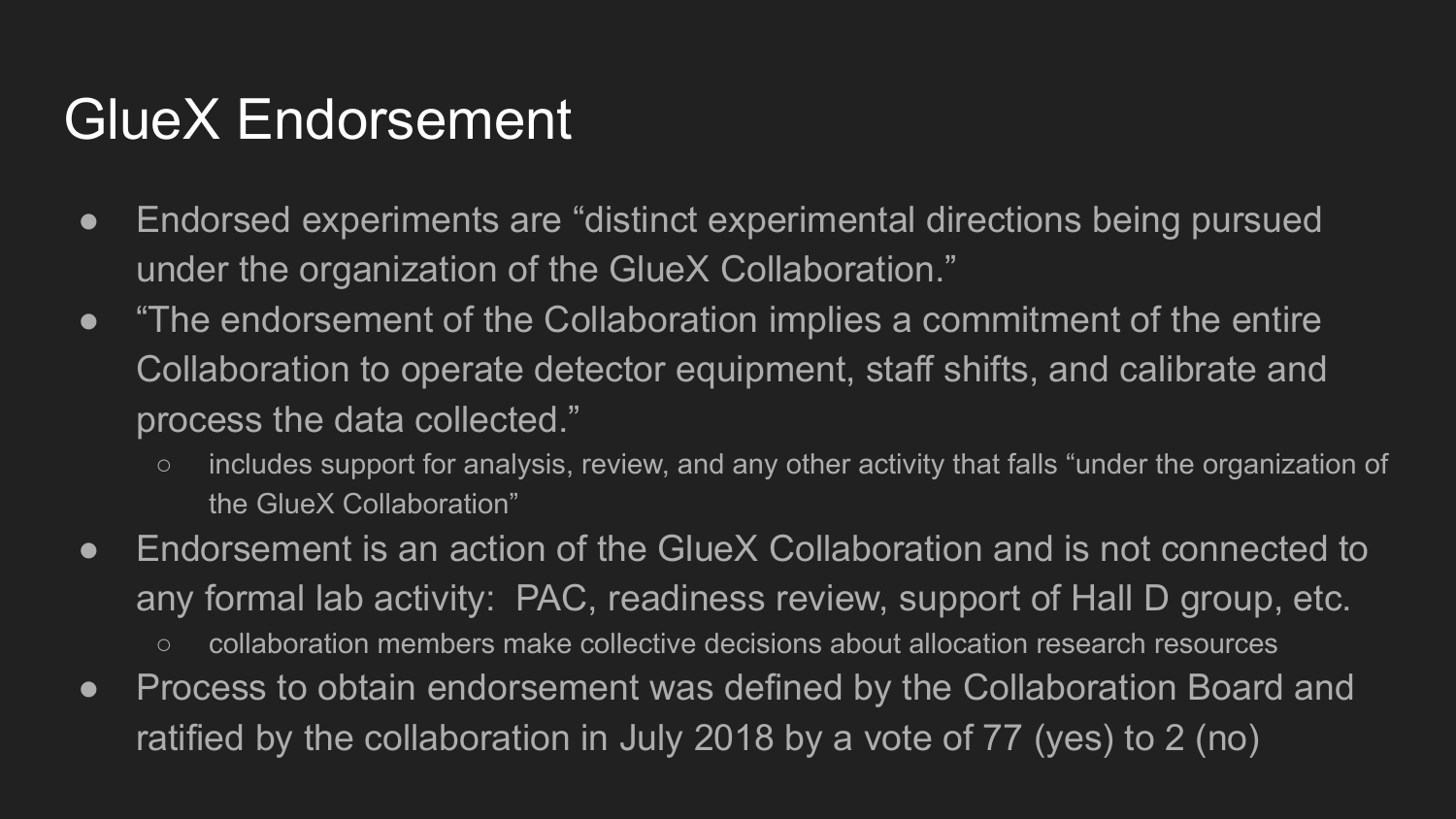## Endorsement Process (see bylaws D.2)

| 60 days<br>(but could be shorter if review<br>proceeds efficiently) |                                                  | 30 days                                                                                     |                             | 2 weeks                                                               |  |  |
|---------------------------------------------------------------------|--------------------------------------------------|---------------------------------------------------------------------------------------------|-----------------------------|-----------------------------------------------------------------------|--|--|
|                                                                     | Interaction with CB-Appointed Internal Reviewers |                                                                                             | <b>Collaboration Review</b> | Vote                                                                  |  |  |
|                                                                     |                                                  |                                                                                             |                             |                                                                       |  |  |
| Presentation of<br>Proposal                                         |                                                  | CB recommends vote for<br>endorsement:<br>review report and proposal go<br>to collaboration |                             | Proposal is endorsed<br>if two-thirds of the<br>collaboration approve |  |  |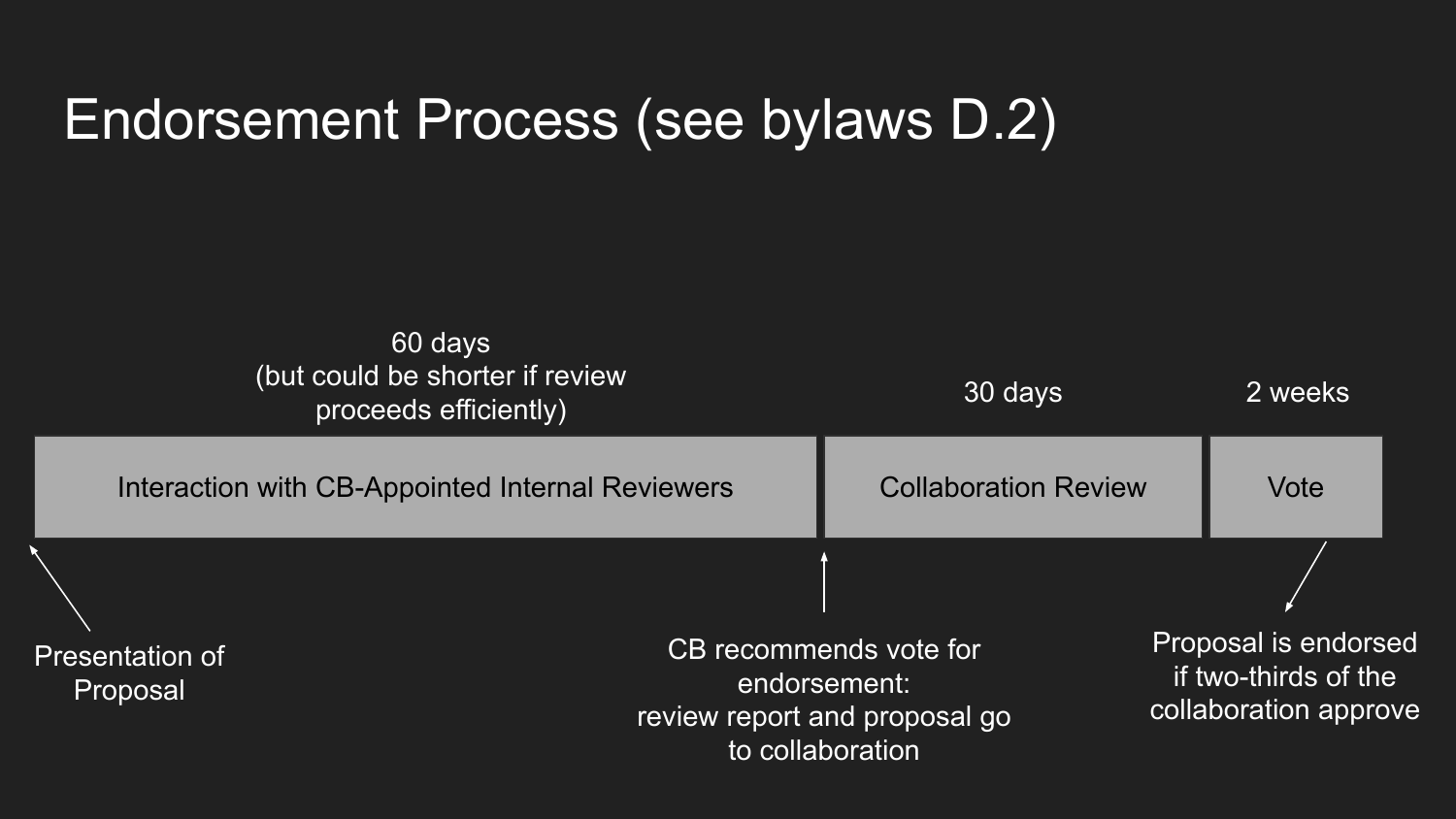## Status of Proposals

- All proposals approved by or before PAC 45 are endorsed
	- PrimEx-eta
	- JEF
	- GlueX-II
	- Charged pion polarizability
- Seeking endorsement
	- Short-range correlations with real photon beams (approved by PAC47)
	- Neutral pion polarizability (intended for PAC48)
	- Testing the GDH sum rule (intended for PAC48)
- When (or if) to seek endorsement is decision left to the proponents
	- Proposals that are not endorsed are outside the scope of GlueX organization and bylaws
	- We encourage endorsement and collaboration from all who are interested in using the Hall D instrumentation: a high tide raises all boats!